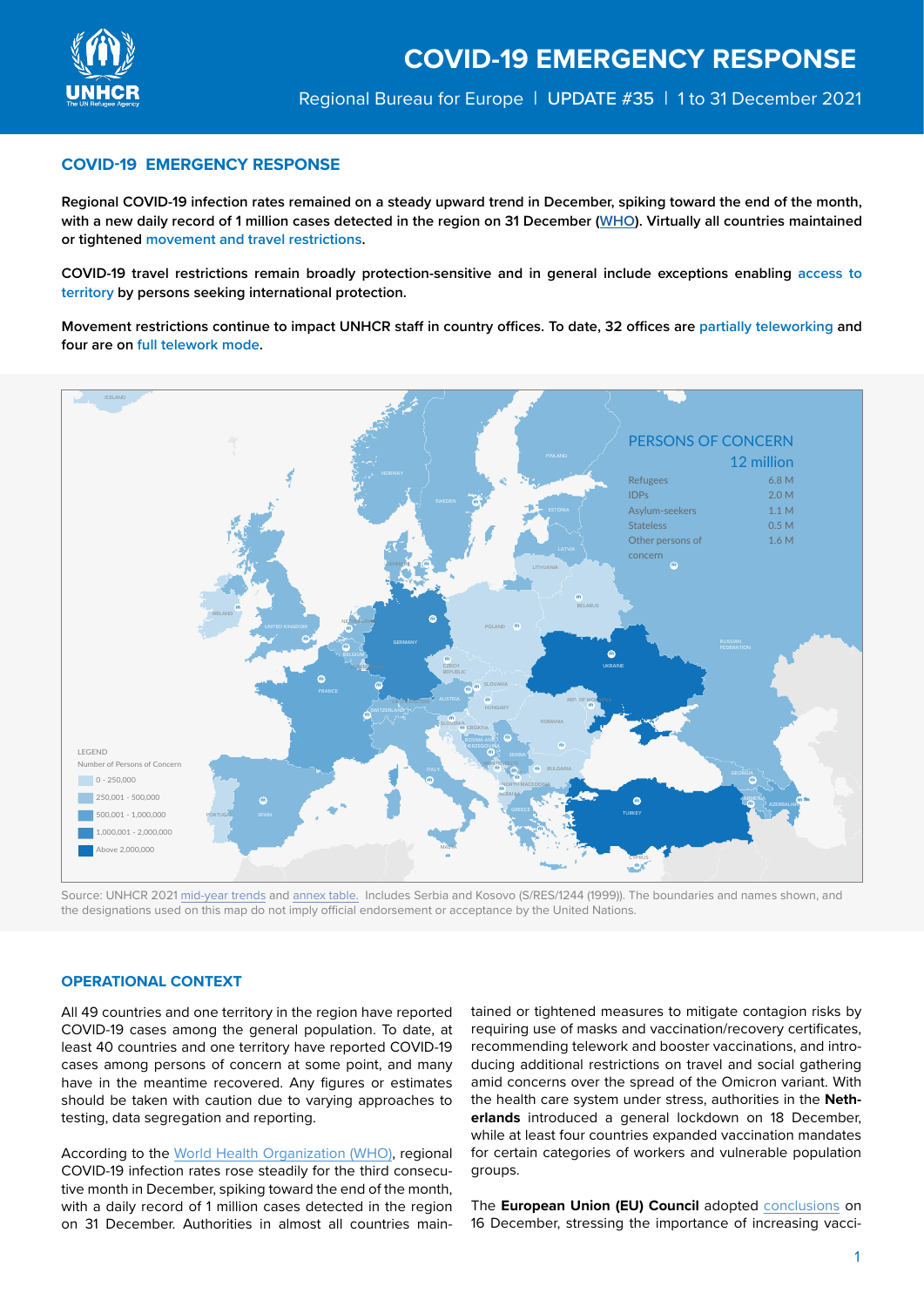To date, at least 40 countries and one territory have reported COVID-19 cases among persons of concern at some point, and many have in the meantime recovered.

Quarantine measures upon arrival: Testing and quarantine measures are in place in all countries registering significant numbers of sea arrivals.



Reception conditions: Lack of sufficient reception spaces, overcrowding and inadequate facilities in a number of locations in Europe continue to pose challenges for residents to follow physical distancing, hygiene and other preventive measures, compounding risks of contagion.

nations, coordination on EU digital COVID-19 certificates, and swift adoption of the revised EU recommendations on safe free movement and non-essential travel into the EU.

Some 64 per cent of countries in the region have vaccinated 50 per cent or more of their general population. By year end, **Denmark, Portugal** and **Malta** had the highest share of fully vaccinated population: 83 per cent, 82 per cent and 82 per cent, respectively (according to WHO as of 28 December).

At the end of December, four UNHCR offices were in full telework mode and 32 were in partial telework mode. Visits to reception centres are strictly regulated, and outbreaks in collective accommodation or detention centres continue to temporarily limit the ability of UNHCR and partners to access persons of concern in some countries.

# **UNHCR AREAS OF INTERVENTION**

# **PROTECTION**

**Quarantine measures upon arrival:** Testing and quarantine measures are in place in all countries registering significant numbers of sea arrivals. Some 4,100 persons arrived in **Italy** by sea in December (9,500 in November), and some 5,000 persons were either quarantined or being transferred to quarantine facilities as of 26 December. With the exception of unaccompanied and separated children and some persons with specific needs, all arrivals in Lampedusa, Sicily and Calabria usually observe quarantine on offshore ferries. In late December, the shortage of quarantine capacity reportedly resulted in delays by the Ministry of Interior in allocating a port of safety to NGO vessels after rescue at sea operations.

Some 3,200 persons arrived in **Spain** in December (4,000 in November), mostly by sea. Of the December arrivals, 4 people tested positive for COVID-19 and were isolated, as per protocol.

UNHCR in **Greece** advocated with the authorities to ensure consistency in the quarantine period for new arrivals in the islands in line with European Centre for Disease Prevention and Control protocols, appropriate quarantine facilities for persons with specific needs, and UN-HCR's access to provide information on asylum to arrivals while respecting health protocols.

**Asylum procedures:** In **Austria**, UNHCR's recommendations for video interviews in the asylum procedure, issued in June 2020, have gained renewed importance. UNHCR met this month with Federal Administrative Court judg-

es to hear about their experiences and ensure that procedural standards in appeals hearings are not reduced as a result of increased use of videoconferencing tools due to the current epidemiological situation.

**Reception conditions:** Lack of sufficient reception spaces, overcrowding and inadequate facilities in a number of locations in Europe continue to pose challenges for residents to follow physical distancing, hygiene and other preventive measures, compounding risks of contagion. Outbreaks in reception centres remain a concern, and typically result in restrictions of movements for some centre residents, with additional cases detected this month in centres in **Austria, Bosnia and Herzegovina, Bulgaria, Ireland, Malta** and **Montenegro**.

In **Cyprus**, a record 138 positive cases were detected this month at the Pournara First Reception Centre. Some 585 close contacts were transferred to the Limnes multipurpose centre, of whom 81 later tested positive and were isolated along with 89 persons who had tested positive at Pournara. Conditions in the Limnes centre are precarious, with insufficient beds, heating and medical services. Following UN-HCR's advocacy, the authorities ordered additional mattresses, blankets, electrical kettles and hygiene kits. UNHCR will deliver a further 8,500 blankets and over 500 camp beds. UN-HCR intervened to identify the most vulnerable persons and ensure their transfer to appropriate facilities, including seriously ill persons to hospital. As of 31 December, 164 positive cases and 487 close contacts remain at the Limnes centre.

In the **Belarus** border area near Poland, some 700 refugees and migrants were accommodated in a warehouse at the end of December in substandard living conditions. There was no indication that COVID-19 preventive measures were in place and there is no information about the vaccination status of the people there.

**Internally Displaced Persons:** On 29 December, the Government of **Ukraine** simplified the process for crossing the contact line in eastern Ukraine and the administrative boundary with Crimea through Entry-Exit Checkpoints. Travellers will no longer be required to install the mobile phone application to monitor isolation or undergo self-isolation/observation. Since the start of the pandemic, UNHCR and other humanitarian actors had advocated for abolishing this requirement for conflict-affected persons, as persons who do not have smartphones, mostly older persons, cannot install the application and thus were limited in visiting government-controlled areas where they collect pensions and other social benefits.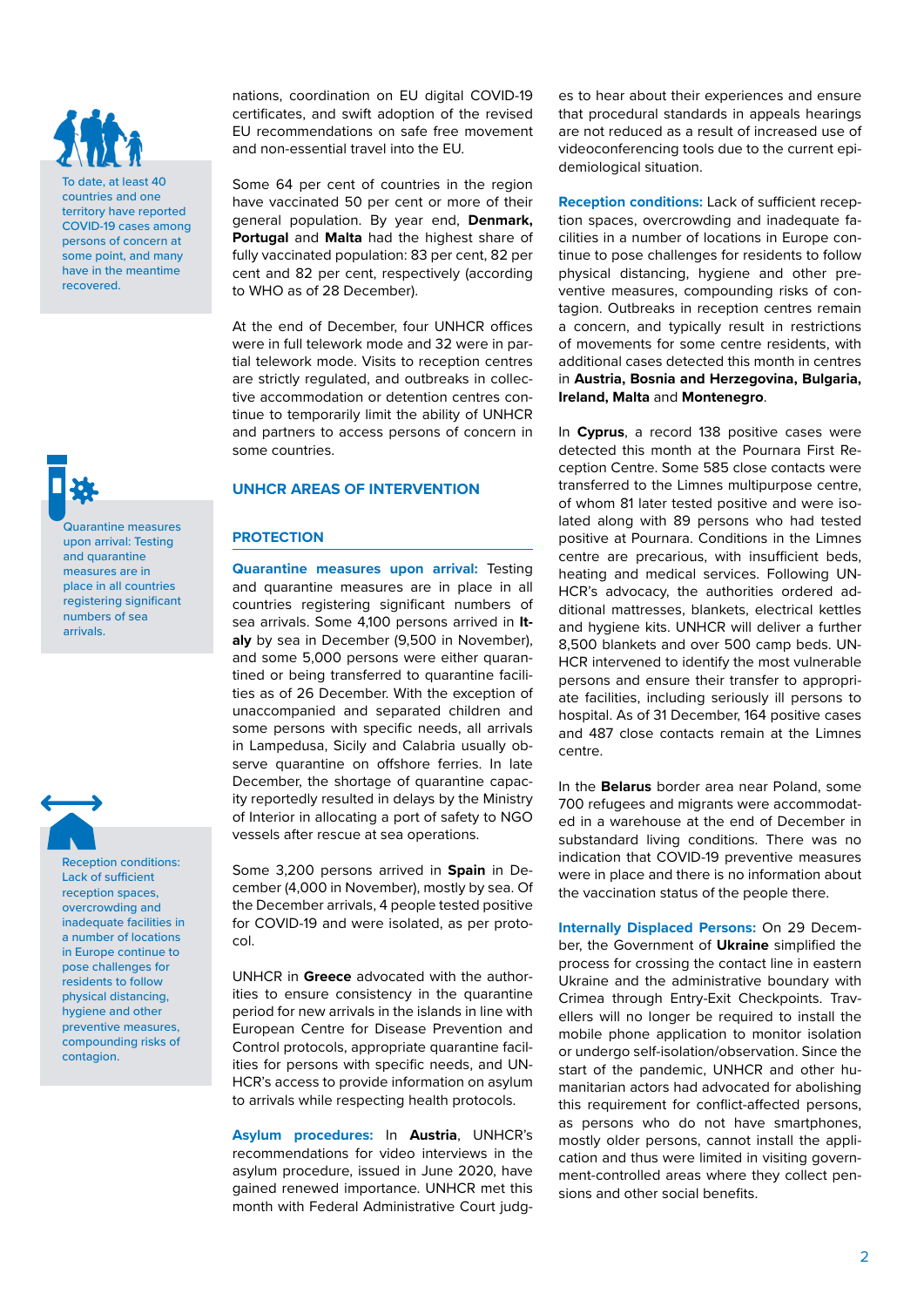## **HEALTH**

**Inclusion in vaccination plans:** Persons of concern are generally included in national vaccination plans on par with the general population. As a result, persons of concern have generally been receiving the vaccination along with priority groups by age, profession or accommodation in collective shelters.

Vaccinations progressed in reception centres in **Bulgaria, Croatia, Romania** and **Serbia**. In **Bosnia and Herzegovina**, vaccinations commenced this month at the Lipa centre, which opened in mid-November. Vaccination of persons of concern in private accommodations, centres and informal settlements reportedly continued in **Armenia, Italy, Montenegro** and **Ukraine**. In the **Russian Federation**, partners continue facilitating vaccination through the programme offered by the Russian Red Cross. UNHCR's survey on COVID-19 vaccination among refugees and asylum-seekers in **Azerbaijan** continued, revealing that of the 1,063 surveyed as of end December, 76 per cent had been inoculated through the national vaccination scheme.

**Advocacy** for inclusion of all persons of concern in national COVID-19 response plans continues, where these are not equally applied to all population groups, for example in **Austria**, where subsidiary protection holders have only limited access to social welfare support and as a consequence cannot benefit from many COVID-19-support measures. In a positive development, following UNHCR's advocacy in **Croatia**, the Ministry of Health confirmed on 9 December that stateless persons and those at risk of statelessness will be included in the national vaccination roll-out. UNHCR and partners are disseminating this information to stateless persons and will monitor implementation of the decision.

## **COMMUNICATION WITH COMMUNITIES**

Communication with communities of concern on vaccination campaigns and the latest COVID-19 prevention measures continued across the region, making use of different channels, in line with the needs and preferences of persons of concern. This month, UNHCR and partners delivered information and awareness sessions in collective accommodation facilities on COVID-19 preventive measures and vaccination, for example in **Armenia**, **Bulgaria** and **Romania**. In a New Year's appeal, UNHCR's Representative in **Azerbaijan** addressed a [video message](https://www.facebook.com/watch/?v=628024638522550) on social media to persons of concern, urging them to get vaccinated and continue following public health measures to mitigate risks of COVID-19 contagion. In **Montenegro**, UNHCR distributed information on the importance and availability of COVID-19 vaccination via mobile phone messaging applications and printed materials to refugees and asylum-seekers, including in collective accommodations, as well as by SMS in cooperation with the country's three major telecommunications companies to 667 refugees and persons at risk of statelessness.

# **CASH-BASED AND IN-KIND ASSISTANCE**

Where needed, UNHCR continues delivering COVID-19-related cash and in-kind support to persons of concern or authorities working with them. In **Turkey**, UNHCR's second round of COVID-19 cash assistance was finalized on 13 December, targeting 85,000 vulnerable refugee and asylum-seeking households, with a top-up in view of the recent volatile economic situation in the country, which caused a sudden spike in the price of essential items. By 12 December, 71,630 households had collected their cash cards from the service provider. This month, UNHCR in **Ukraine** distributed COVID-19 cash assistance to 12 vulnerable internally displaced persons and reimbursed the costs of COVID-19 medical treatment of 1 asylum-seeker and of COVID-19 vaccination services of 20 asylum-seekers. In **Georgia**, UNHCR provided COVID-19 cash assistance to 223 families, including asylum-seekers, refugees, humanitarian status holders and stateless persons, while in **North Macedonia**, 14 asylum-seekers received one-time cash assistance as part of the COVID-19 project under the EU Instrument contributing to Stability and Peace.

In **Greece**, UNHCR delivered 623,508 core relief items and PPE this month to authorities supporting persons of concern on the islands and mainland, as well as 622,548 PPE, personal hygiene and dry food items to Emergency Support to Integration and Accommodation II (ESTIA II) programme partners to help refugees and asylum-seekers meet their basic needs. In **Azerbaijan**, UNHCR distributed 20 individual food parcels this month (2,239 food parcels to date) and, in **Georgia**, UNHCR through its partner delivered food packages and hygiene items 200 vulnerable persons in remote locations in Abkhazia.

## **WORKING IN PARTNERSHIP**

UNHCR supports governments' efforts to respond to the COVID-19 pandemic through coordination mechanisms and by working with WHO and other partners. In addition, UNHCR co-chairs with UNDP and IOM the Issue-Based Coalition on Large Movements of People, Displacement and Resilience, steering collective advocacy efforts on COVID-19-related issues affecting persons of concern.

### **FINANCIAL INFORMATION**

For 2021, USD 469 million of UNHCR's COVID-19-related needs has been mainstreamed into its Global Appeal and USD 455 million are supplementary needs bringing the total COVID-19-related requirements in 2021 to USD 924 million. The supplementary COVID-19 response focuses on exceptional socioeconomic and protection impacts related to COVID-19 as millions of refugees, internally displaced and stateless people fall into conditions of extreme hardship.

The UNHCR Regional Bureau for Europe is grateful to donors who have provided generous and timely support for the Coronavirus Emergency Situation response globally, and in Europe in particular, including for non-COVID-19-related interventions, which are critical to ensure business continuity.